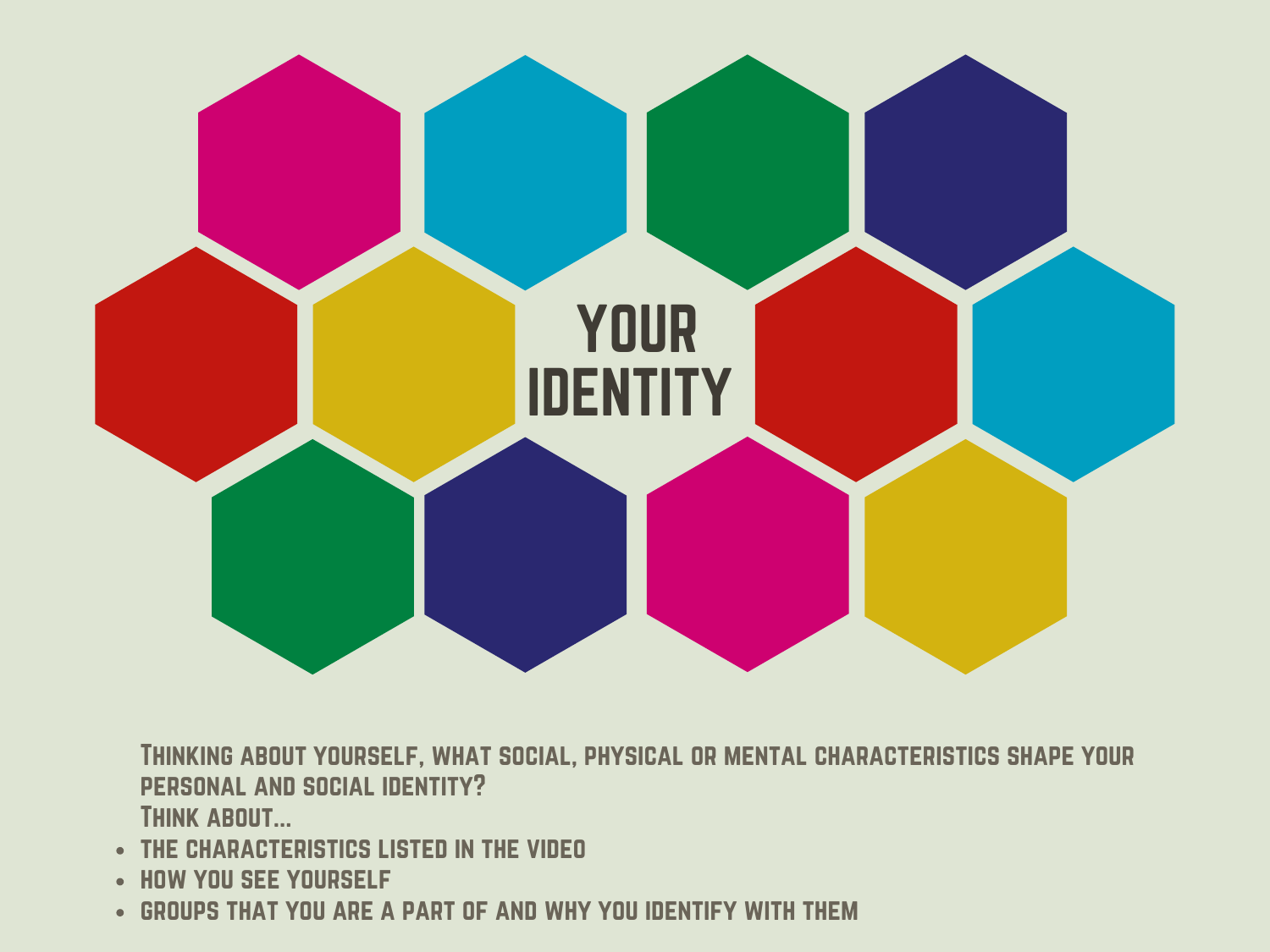## YOUR IDENTITY • FOR EACH STATEMENT, THINK OF 3 DIFFERENT ENDINGS.

- 
- IN THE LAST COLUMN, IDENTIFY WHETHER THESE CHARACTERISTICS ARE VISIBLE, INVISIBLE OR BOTH.

| <b>STATEMENTS</b> | <b>ANSWERS</b>                      | VISIBLE/INVISIBLE/BOTH |
|-------------------|-------------------------------------|------------------------|
| I am              | 1.<br>2.<br>3.                      |                        |
| I can             | 1.<br>$\frac{2}{3}$ .               |                        |
| I have            | 1.<br>2.<br>3.                      |                        |
| I remember        | 1.<br>2.<br>3.                      |                        |
| I like            | 1.<br>2.<br>3.                      |                        |
| I will            | $\overline{1}$ .<br>$\frac{2}{3}$ . |                        |
| I believe         | 1.<br>2.<br>$\overline{3}$ .        |                        |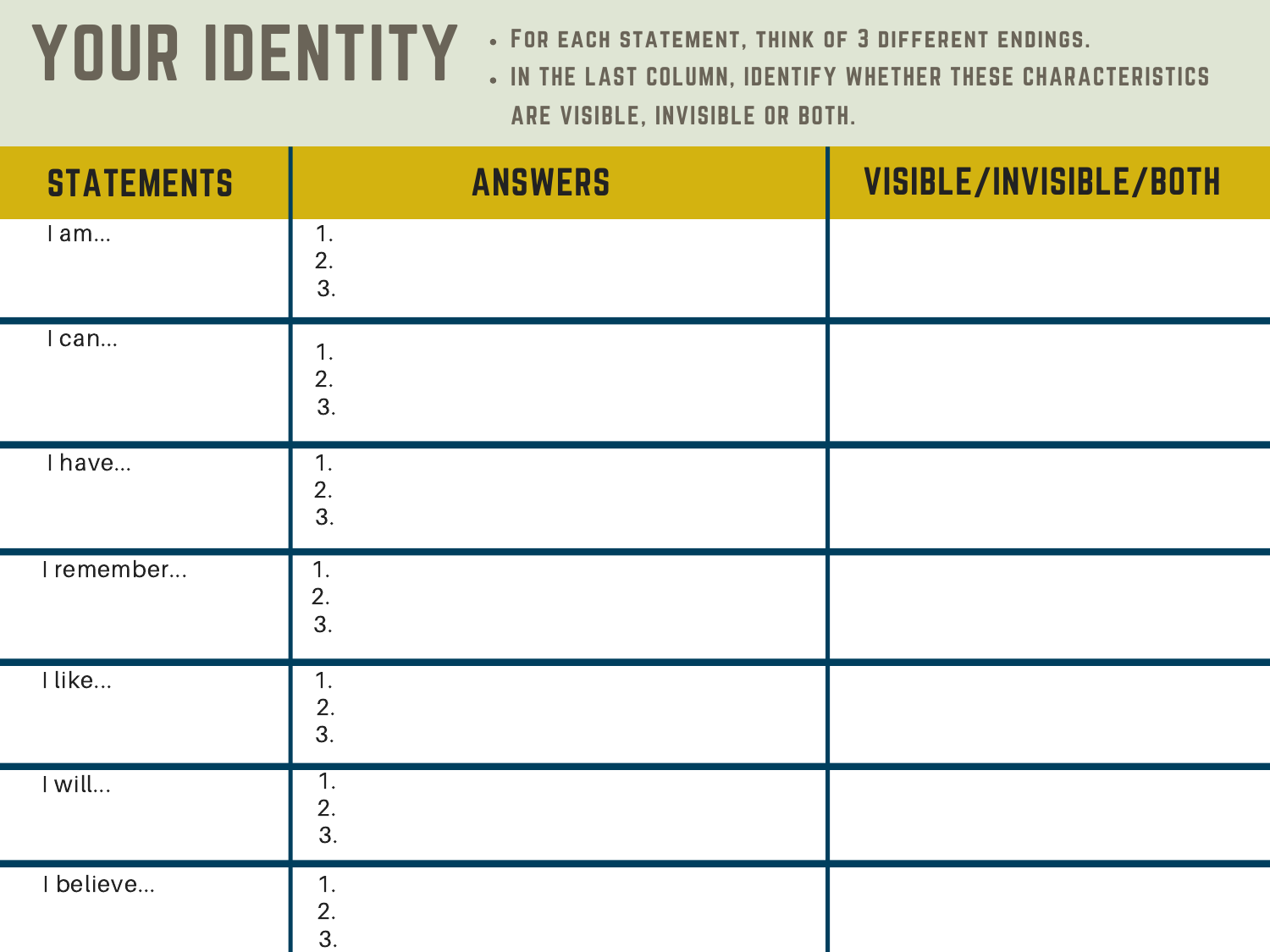## ring identity & social justice.

Thinking about your identity and experiences, and the identity and experience of others, complete this mind map.

Under each category, think of examples of how these different parts of our identities could influence social, political and economic power of people, and impact on equality and social iustic **Exploi**<br> **identi**<br> **social**<br> **justice**<br>
thinking abou<br>
nd experienc<br>
dentity and experienc<br>
dentity and experienc<br>
nap.<br>
nder each ca<br>
f examples of<br>
ifferent parts<br>
dentities coul<br>
pocial, politica<br>
conomic pow<br>
nd impac